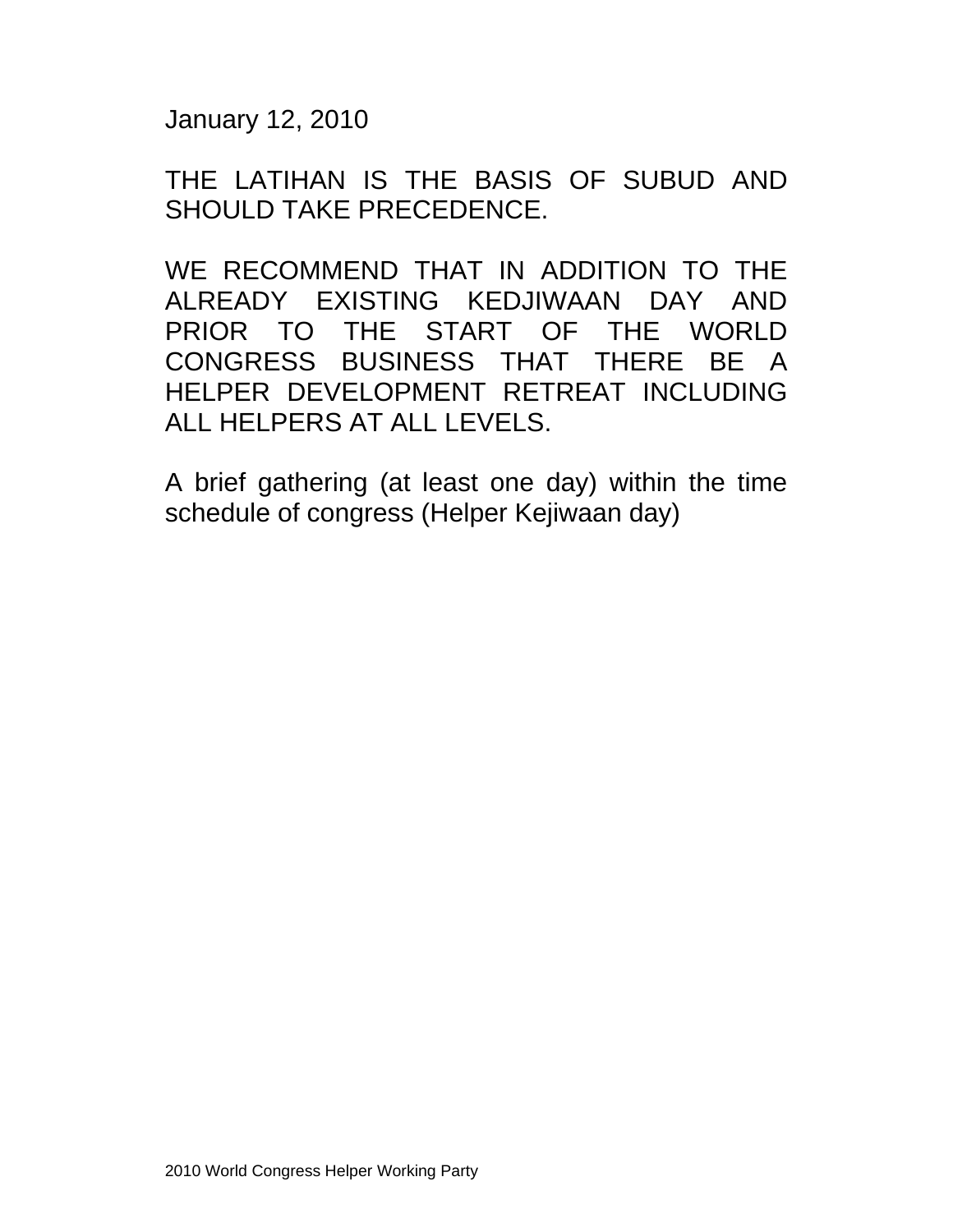# **HELPERS WORKING PARTY**

- **1. BEING A HELPER**
- **2. HELPER DEWANS**

## **DRAFT RESOLUTIONS**

We are Bapak´s helpers and we strive to follow Bapak´s advice and guidance to helpers.

As helpers, we realize that we have a responsibility to pay attention to our own personal development, including regular helper latihans, in order to fulfill our duties.

We recommend:

- 1. Regular helper gatherings in order to deal with individual helper and dewan growth, development and harmony.
- 2. Each helper be given a copy of Bapak´s advice and guidance to helpers in a language that they can understand. (On the Subud Way ?)
- 3. Development of a helper online resource center to supply printable materials which helpers can use regularly in their work-including but not limited to- (this should be on subud.org)
	- Bapak's advice quidance to helpers.
	- Uniform opening statement (O t S W).
	- Information for applicants.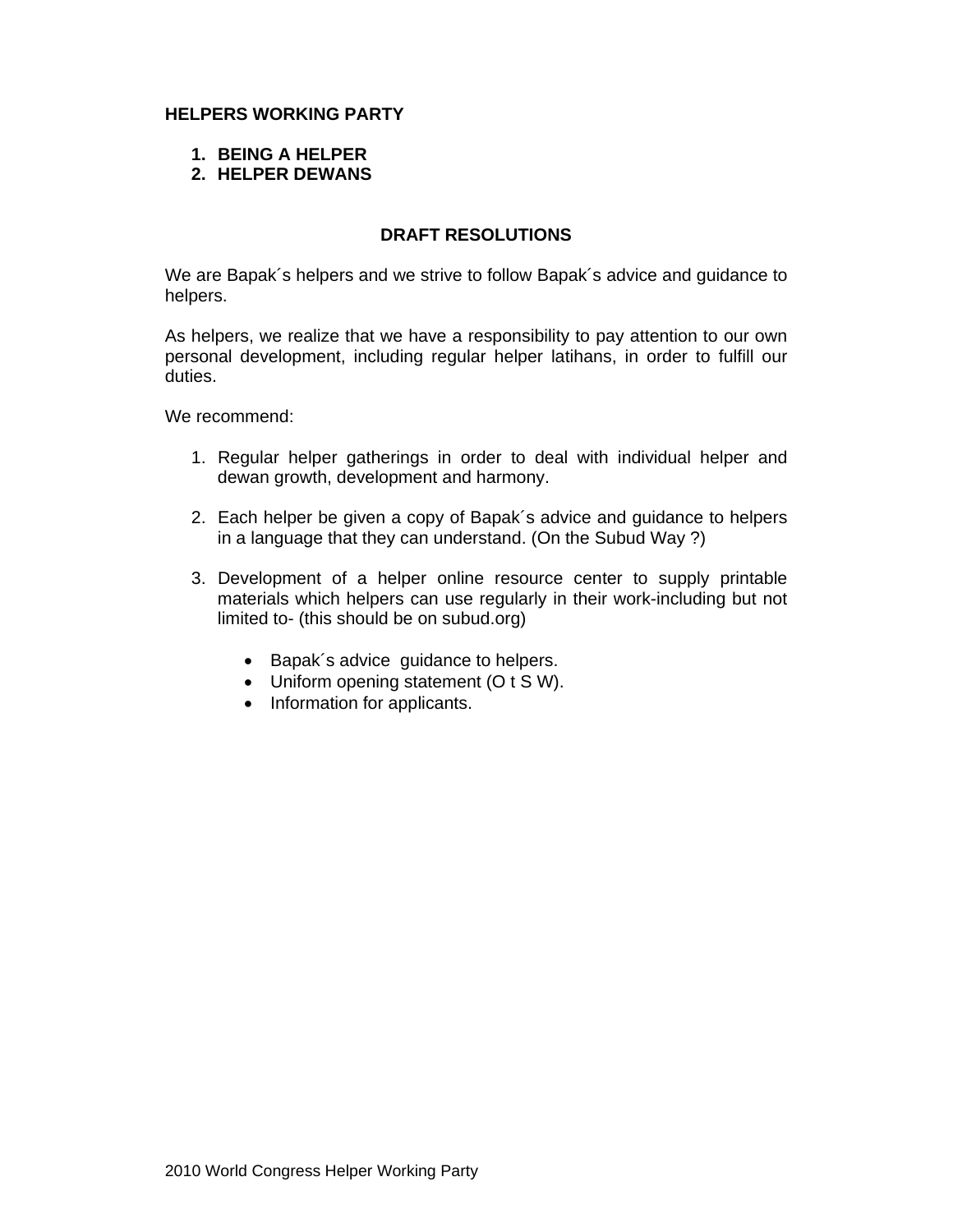# **3. WORKING PARTY – COMMITTEE HELPER RELATIONS**

### **HELPERS WORKSHOP ON HELPER / COMMITTEE RELATIONS**

Recommended test questions:

- a. All members be invited to test ´What is the spiritual value of serving on the committee?´ All members means also helpers and committee members.
- b. That helpers test 'what does it mean to be Bapak's helper ?' It is recommended that this question be included when testing for new helpers.

### RECOMMENDATION:

A parallel book for committee members and committees (similar to ´Advice and Guidance for Helpers´) be compiled and distributed to all groups in their native language and this information be available on the internet resource site that has been proposed. Exists within On the Subud Way and also exists already on Subud.org and is sent to all new national committees